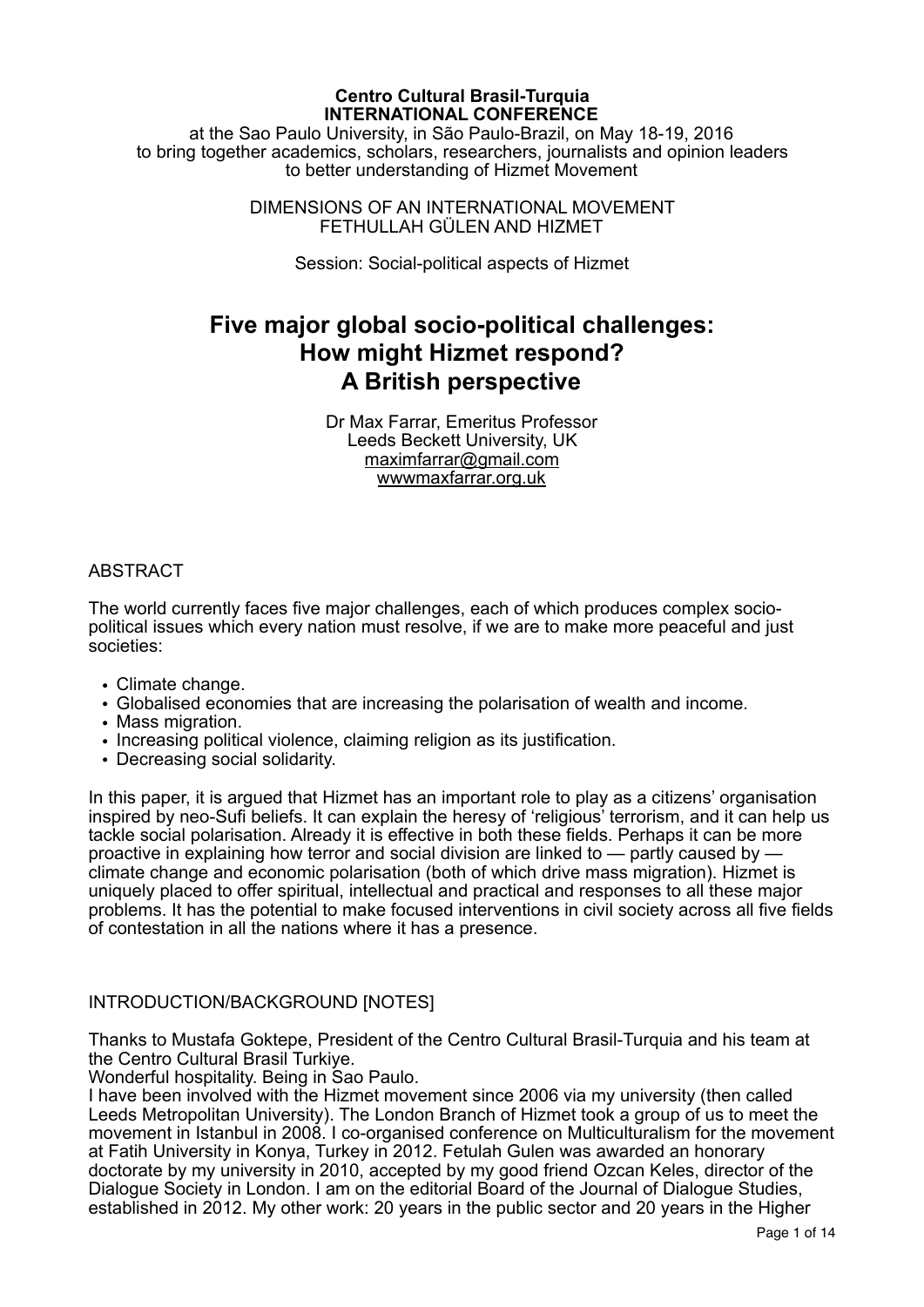Education sector, gaining a PhD in sociology in 1999 with a study of the social movements, led mainly by people of African descent that shaped the neighbourhood in Leeds called Chapeltown. Now retired and active in several charities and supporting social movements. More on my website (above).

#### *Outline of this paper*

I believe are the five major challenges for the world in the early 21st Century of the Common Era. These are

- 1. Climate change.
- 2. Globalised economies that are increasing the polarisation of wealth and income.
- 3. Mass migration.
- 4. Increasing political violence, claiming religion as its justification.
- 5. Decreasing social solidarity.

My argument is that all five challenges are inextricably linked. And, in the spirit of supportive dialogue, I want to suggest that if Hizmet is to fully achieve the goal of its founding teacher, Fetullah Gülen, namely 'the betterment of human life' (El-Banna 2013 p.3), it might consider how to tackle all five of these challenges. Utilising its methodology of inserting Hizmet values into daily practical actions, I will suggest that the movement is well placed to demonstrate that each of these global challenges is connected with the other. Further, Hizmet might show that society can only be really made better if all of humanity joins together in co-ordinated programmes of constructive action which result in:

- massively reducing our consumption of fossil fuels to reduce climate warming
- increasing the income and wealth of the world's poor, and reducing the income and wealth of the super-rich
- greatly improving the economies and the environment of the developing world to reduce emigration pressure and to promote social solidarity
- eliminating organised violence (perpetrated by all fundamentalist faith groups) to reduce migration pressure and promote progressive values (in all religions)
- improving understanding and inter-communication, and thus increasing social cohesion, by helping us all to overcome the divisions between ethnic groups, between classes, genders, people of various levels of physical and mental ability, and the various sexualities

In this paper I set out some of the resources in facts and ideas that might assist Hizmet members and others in the daunting task o meeting the global challenges.

#### *A note on epistemology*

I come to this conference as a sociologist and as a supporter of the Hizmet movement. This should raise discussion about academic impartiality and objectivity and I therefore put my epistemological cards on the table: I have never been convinced that social science is like natural science. I follow the arguments of Marx, Weber and Habermas that knowledge is always derived from values and interests; feminists have called this 'standpoint epistemology'. Having said that, I should also point out that I do not believe in God, at least as belief is understood among the religious, so I do not approach the Hizmet movement with that value standpoint, and I do follow the rationalism of modern philosophy which stresses the use of empirical evidence and logical inference. In this paper you will see facts and figures that I have derived from various sources. These are reputable sources, but, given my epistemology, I accept that they are disputable, and that other authorities have produced different 'facts' on the same issues. Thus I make no claim that these figures are the absolute truth. But I do believe they provide a sound basis for discussion of the five challenges discussed in this paper. I work within the tradition of critical social thought which crosses the boundaries between sociology and psychology, economics, history, politics and, in my case at least, literature and other types of media which analyse society. So everything I say here welcomes dialogic responses.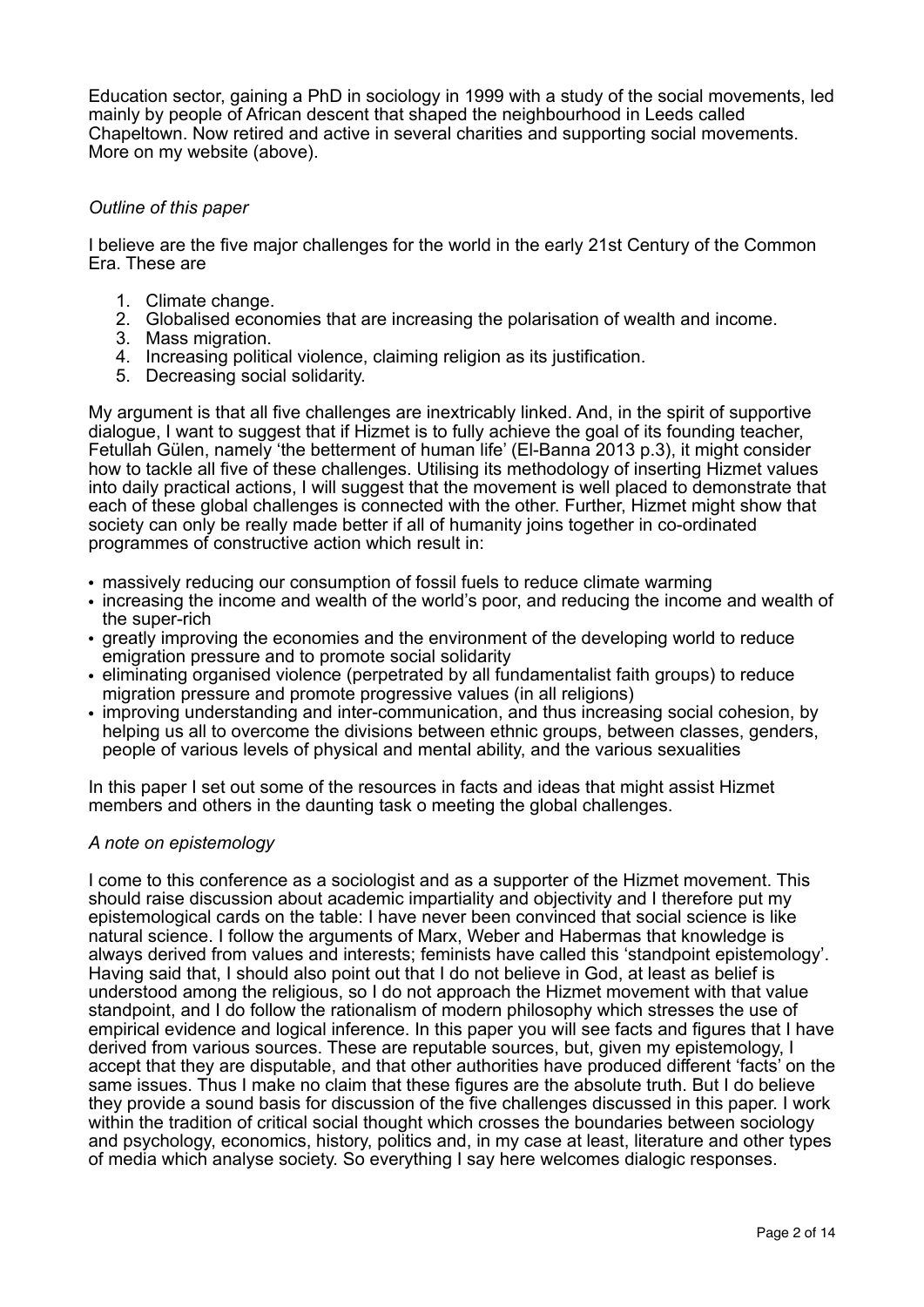### FIVE GLOBAL CHALLENGES

#### *1) Climate change: heating-up the world*

Justin Rowlatt used to be the BBC's 'Ethical Man'. He was passionate about climate change and he persuaded the BBC to give him the job of living as ethically as possible, so far as the environment was concerned, for the whole of 2006. His reports appeared regularly on the BBC and his diary, recounting all his efforts to reduce his and his family's detrimental effect on the environment are still available on the web (Rowlatt 2006). When he spoke at the huge gathering of social movements and activists in Leeds in 2011 one of the points he made was that it was infernally difficult to get any media editors at all interested in climate change issues, despite the fact of global warming and its catastrophic effects is only denied by a few mavericks. The average temperature in the past 100 years rose between 0.4 and 0.8 °C. The Intergovernmental Panel on Climate Change recently predicted that average global temperatures could increase between 1.4 and 5.8 °C by the year 2100 (Live Science 2016). The World Health Organisation's list of facts about the effect of climate change on death rates, malnutrition and illness provide compelling evidence for the need to reverse the steady climb in the earth's temperature, caused by CO2 emissions induced by humans' consumption of fossil fuels. Here are some of the WHO's facts:

- *•* 600,000 deaths in the 1990s, 95% of them in developing countries.
- *•* 70,000 deaths in Western Europe due to the unusually hot summer in 2003.
- *•* 300 million people affected by asthma; the number is expected to increase.
- *•* Over half the world's population lives within 60 km of the shoreline: rising sea levels will affect millions.
- *•* 40% of the world's population lives with too little water, compromising their health. Water pollution causes 2.2 m people to die each year of diarrhoea.
- *•* Climate-sensitive disease killed 3 m people in 2004 (one third in Africa).
- *•* Increased temperature and decreasing rain results in malnutrition in all hot countries.

<span id="page-2-1"></span>(WHO 2015)

During this conference the BBC World Service announced that nearly 14M people in Southern Africa are currently at threat due to drought (13[.](#page-2-0)04.[1](#page-2-0)6).<sup>1</sup> The scientific consensus is that significant reduction in extraction and use of fossil fuels as energy sources is the primary antidote to this calamitous rise in the earth's temperature. The required changes in energy policy will have an impact on economic growth, hence the difficulty in getting the public behind the changes that must come. For the betterment of society, however, the public must be educated in these matters, and individuals must change their own behaviour.

#### *2) Increasing global inequality*

Increasing inequality has massive implications for the happiness of populations. The British anti-poverty charity Oxfam has provided some of the facts on income inequality:

- In the US the share of national income going to the top 1% has doubled since 1980 from 10% to 20%
- In China the top 10% now take home nearly 60% of the income.

(Oxfam 2013)

A summary its recent report 'An Economy for the 1%' stated that:

The wealth of the poorest half of the world's population has fallen by a trillion dollars since 2010, a drop of 38 percent. This has occurred despite the global population increasing by around 400 million people during that period. Meanwhile, the wealth of the richest 62 has increased by more than half a trillion dollars to \$1.76tr. The report also shows how women are disproportionately affected by inequality – of the current '62', 53 are men and just nine are women.

<span id="page-2-0"></span><sup>&</sup>lt;sup>1</sup> BBC note here<http://www.bbc.com/news/world-africa-36037414>Background information here <http://www.ann7.com/drought-affecting-14-million-people-across-southern-africa/>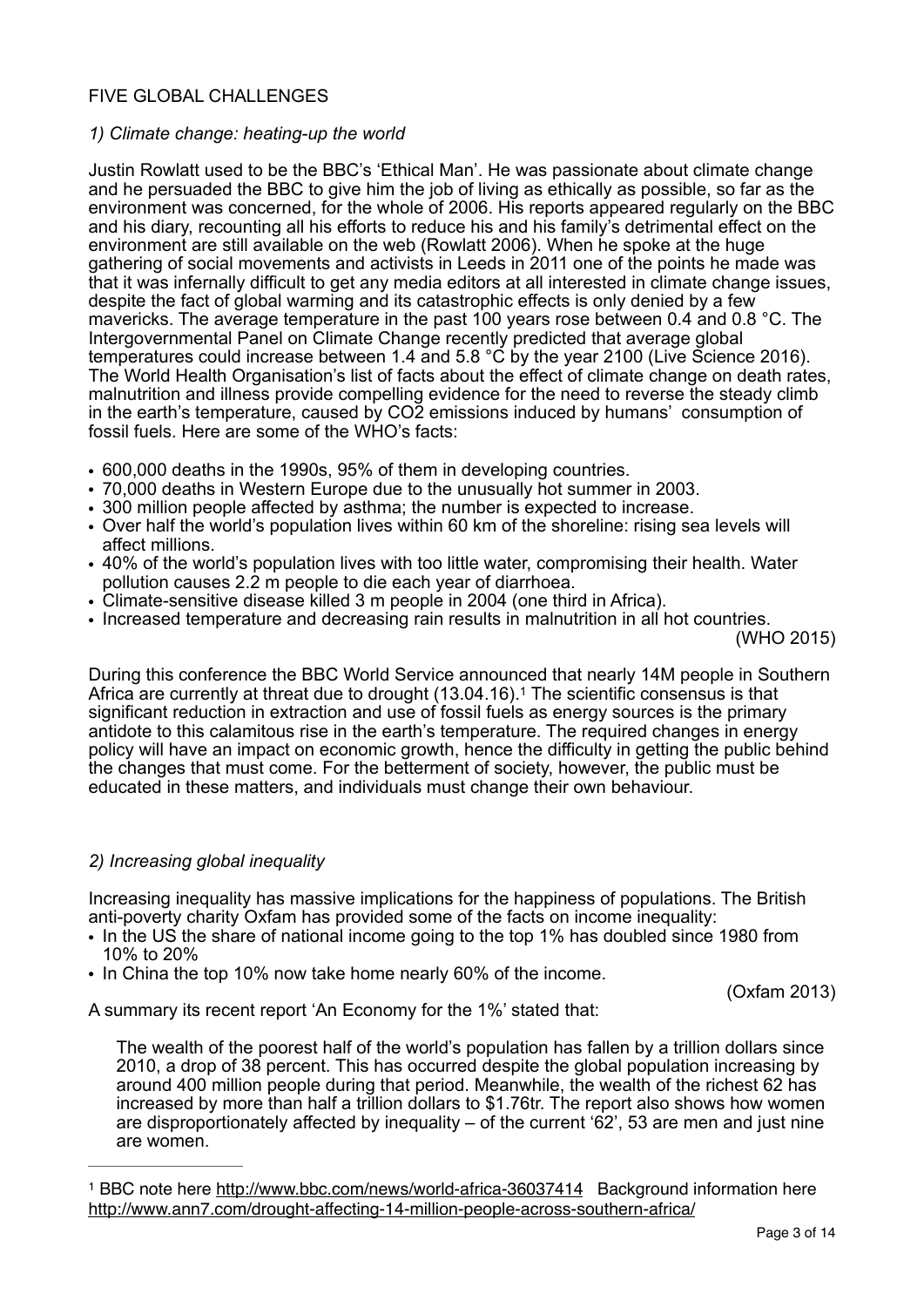The article included a point which has obvious policy implications:

Globally, it is estimated that a total of \$7.6 trillion of individuals' wealth sits offshore. If tax were paid on the income that this wealth generates, an extra \$190 billion would be available to governments every year.

(Oxfam 2016)

To make matters worse, Kofi Annan's Africa Progress Panel has shown that inequality in some of the poorest nations of the world is also increasing and 'the trickle down' is not happening:

Although seven out of 10 people in the region live in countries that have averaged growth of more than 4% a year for the past decade, Annan's study found that almost half of Africans were still living on incomes below the internationally accepted poverty benchmark of \$1.25 a day.

(Elliott 2012)

Oxfam (2013) argued that this rampant inequality is economically inefficient, politically corrosive, socially divisive, environmentally destructive, and unethical. Other studies have shown that inequality makes people unhappy — even when the economy is growing. For example, Shigehiro Oishi at the University of Virginia and Selin Kesebir at the London Business School in research across 34 nations published in 2015 was summarised as 'Economic growth is associated with lower levels of happiness in nations with higher income inequality'. Oishi and Kesebir said this:

Every single time income inequality decreased between two time points, the percentage of 'very happy' responses went up. And every time income inequality increased, the percentage of 'very happy' responses went down. In other words, although economic growth was steady and strong during this period, the evenness of the income distribution was fluctuating, and happiness was inversely related to income inequality.

Since our conference is in Brazil, it's worth noting their findings on South American nations. Their report has been summarised like this:

The second dataset covers happiness in 18 Latin American countries with less advanced, less developed economies, using data from the Latin American Barometer . . . an annual public survey of happiness and well-being. Here the study generated two key findings. Again the researchers found that inequality dampened happiness. But in contrast to the findings for the advanced nations, they found that happiness did not increase alongside economic growth.

(Florida 2015)

Examining the level of happiness in society is one of the best ways of understanding the link between social conditions and personal experience. If we agree that a happier society is a better society, we need to influence one of the main determinants of happiness, the economic well-being of the whole population. If inequality makes us unhappy, we need to reduce the differential in wealth and income in every society.

#### *3) Ever-growing mass migration*

Unhappy, poor, frightened and starving people migrate. Climate change is one reason for mass migrations over the past 30 years. The authoritative International Organisation for Migration puts it like this:

There are no reliable estimates of climate change induced migration. But it is evident that gradual and sudden environmental changes are already resulting in substantial population movements. The number of storms, droughts and floods has increased threefold over the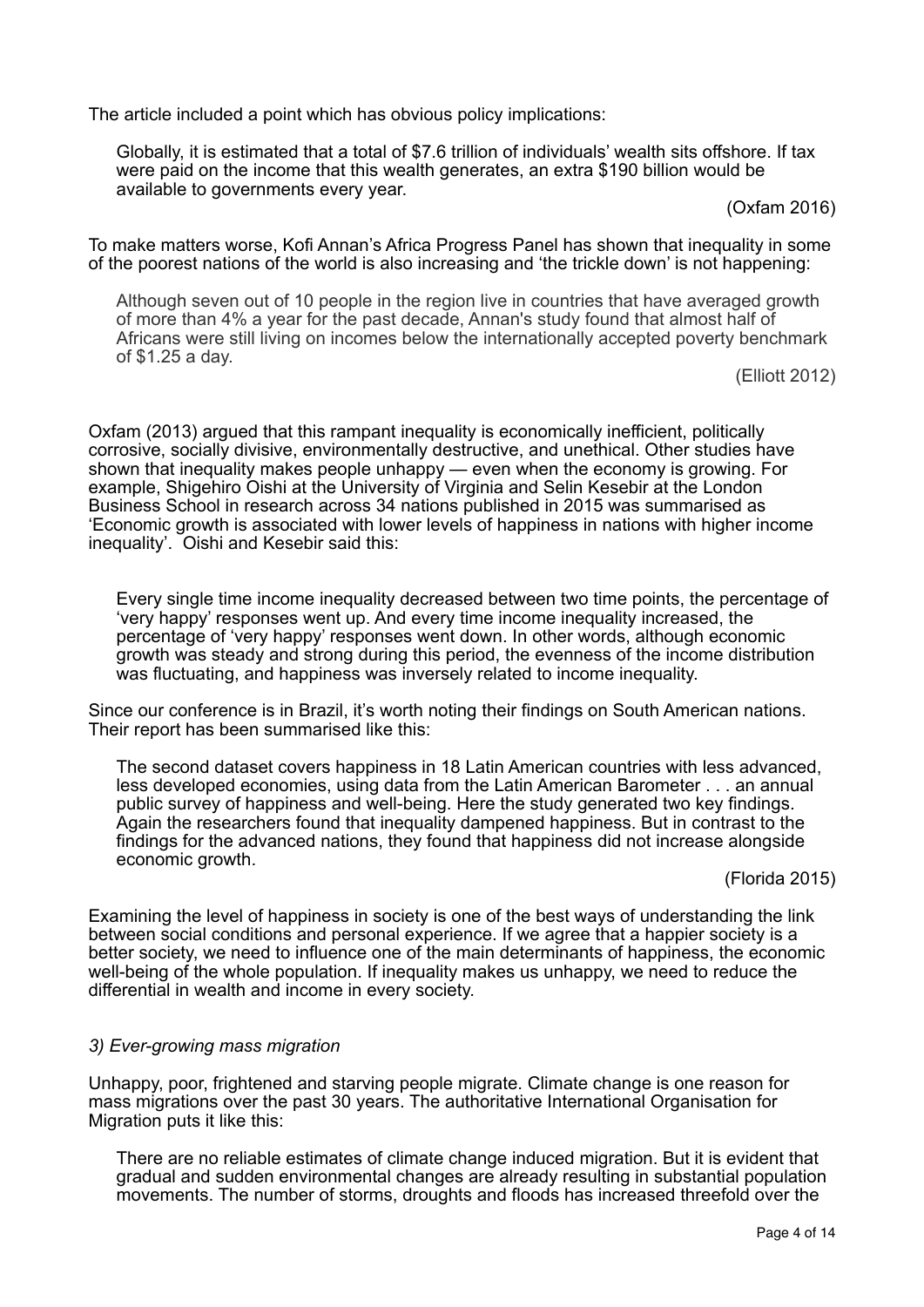last 30 years with devastating effects on vulnerable communities, particularly in the developing world. In 2008, [20 million persons](http://www.internal-displacement.org/8025708F004BE3B1/%28httpInfoFiles%29/12E8C7224C2A6A9EC125763900315AD4/$file/monitoring-disaster-displacement.pdf) have been displaced by extreme weather events, compared to [4.6 million](http://www.internal-displacement.org/8025708F004BE3B1/%28httpInfoFiles%29/12E8C7224C2A6A9EC125763900315AD4/$file/monitoring-disaster-displacement.pdf) internally displaced by conflict and violence over the same period. Gradual changes in the environment tend to have an even greater impact on the movement of people than extreme events. For instance, over the last thirty years, twice as many people have been affected by droughts as by storms (1.6 billion compared with [approx 718m\). Future forecasts vary from 25 million to 1 billion environmental migran](http://www.emdat.be/)[ts](https://www.iom.int/definitional-issues) by 2050, moving either within their countries or across borders, on a permanent or temporary basis, with 200 million being the most widely cited estimate. This figure equals the current estimate of international migrants worldwide.

(IOM 2016)

We must note the IOM's 'no reliable estimates' caveat, and add the point made by the World Bank in its investigation of this issue that much of the climate-induced migration is internal to a country (Raleigh et. al. n.d.). But it appears that 2.3 billion people have been affected by droughts and storms in the past 30 years, with obvious negative impacts on their economic livelihoods and psychological resilience. If the 200 million figure for climate-related migration by the middle of this century is accurate, the implications for all nations are enormous.

Economic migration — where poor people move in order to find work — is well understood. Britain actively recruited workers from its colonies to re-build its infrastructure and bump-start its economy after World War 2. It absorbed Eastern Europeans displaced by that war. In the 1960s it began to restrict economic migration in response to the rise of racism in the UK, but even then a voucher system was introduced to allow those with skills its economy required to continue to enter.

More pertinent today is another factor that propels mass migration: war. Explaining the wars in the Middle East is controversial. There are those who argue that the cause is aggression against the West by fundamentalists claiming Islam as its justification, provoking Western retaliation by its armies, navies and air forces. Others take the story further back to Western imperialism in Asia, Africa and the Middle East and Soviet subjugation of its Muslim populations. There are those who blame the West for setting up the state of Israel, and the Israelis for their effort to colonise the Palestinians. Another reason given is the fall-out from the revolt by the Shi'a Muslims in Iran in 1979 and the more recent uprisings by Arabs against their own dictators, with the consequent rise of armed factions in each country being another complicating factor.

Whatever the causes, the effect has been that huge numbers of people have fled their countries in recent years. Turkey is hosting almost 3M people who have fled from Syria. 1.26M people filed a claim for asylum in Europe in 2015, twice as many as in 2014. Of the 1.26M, 88,300 were unaccompanied minors, 13% of whom were under 13 years old (Reuters 2016). In Europe, politics is dominated by the moral panic that has resulted from the arrival of these desperate people, the dead bodies on the beaches, and the winding lines of men, women and children walking across the fields of southern Europe or stuck in camps at the barbed wire barriers some governments have thrown up. Xenophobia and racism are always lurking in every population that has taken the trouble to manufacture its own specific, and specially virtuous identity. It is this ugly side of the human spirit that is being expressed now, given spurious justification by right wing and sometimes fascist parties in every part of the globe. This must be the very opposite of the betterment of society.

#### *4) Growing political violence claiming religious justifications*

So we now turn to a more specific cause of misery in society: violence in the name of God. This is perhaps the most pernicious of all because it results in damage to both the individual and to society as a whole. It is an affliction that disorientates us in every dimension: in our psyche, in our social relations, in the nation's political, cultural and economic life. This violence does its work because it instills the most unmanageable of all emotions: fear. In the actual moment of violence, that fear is transformed into terror, which is why the mobilisation of fear as a political strategy is called terrorism. We know that this strategy was developed in the modern period by political revolutionaries in the West (Farrar 2012) but it might be that their violence in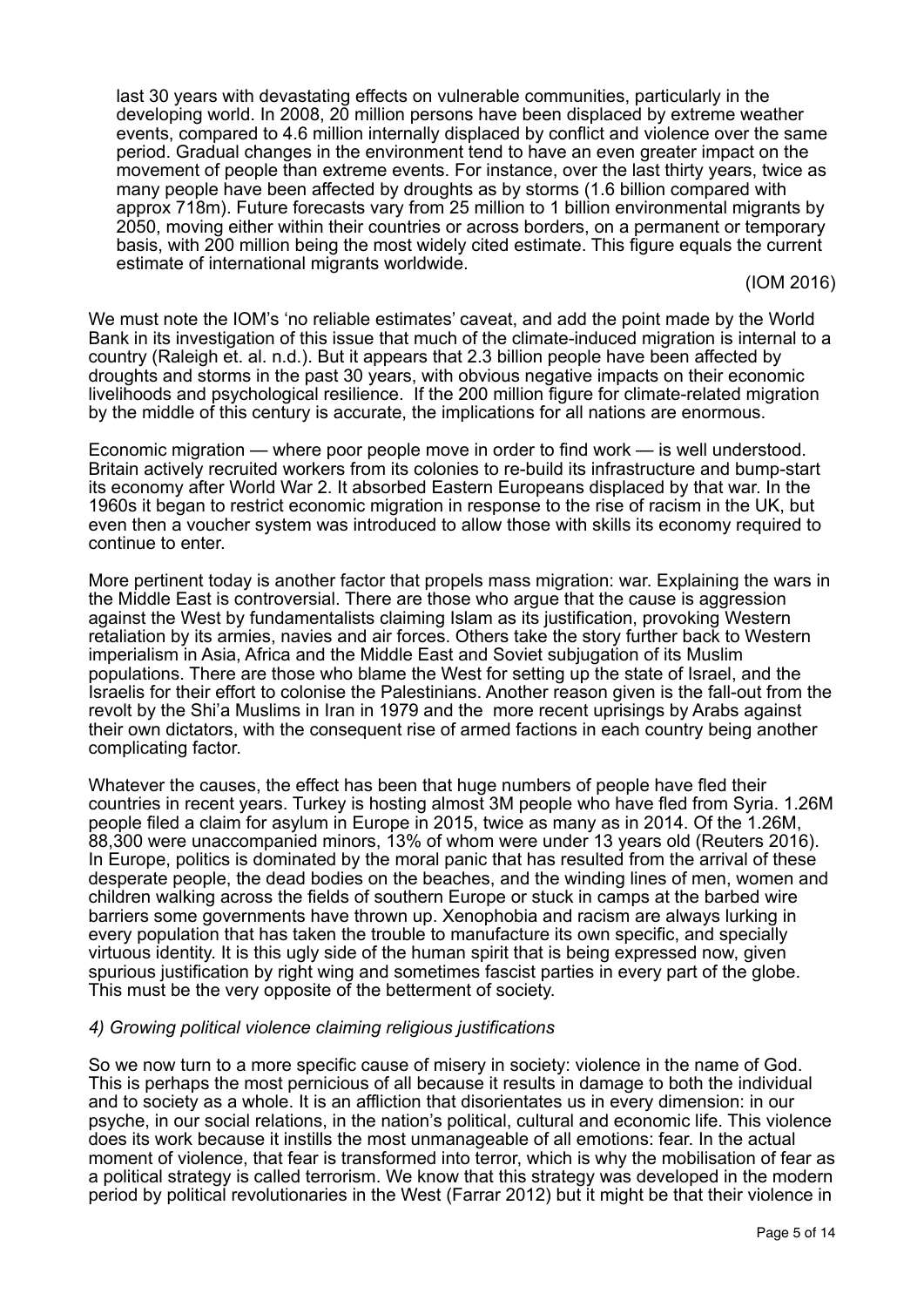pursuit of an ideology, such as fascism, communism or anarchism, is more manageable, socially and psychologically, than violence that claims its God as its justification. Even secular societies with low rates of active participation in religious institutions have high rates of belief in God, where God sits in our soul (another word for psyche) as a symbol of all that is good. So if a group claims that their version of God's way legitimises the random killing of people going about their daily lives, even those who are believers, there is intense disturbance to the basic norms and values of society, those that shape our efforts to be good. This experience for the vast majority of people in any society is so deep and so perverse that it can shape the zeitgeist of the era. Western historians with an eye on the antecedents of the religious terrorists since the 1970s in the Weather Underground in the USA, the Red Brigades in Italy, the Irish Republican Army in Ireland and England and the Red Army Faction in Germany may well describe the past fifty years as the Age of Terror.

<span id="page-5-3"></span>I refer here first to ideologies, norms and values, in order to set terrorism that claims religious justification in the wider context of political violence in general. Religiously-justified violence is just one element in the panoply of humans engaging in murderous violence against each other. Although there is a long and terrible history of warfare and its cousin, terror, since the earliest human settlements, and although all parties in recent wars (with their acts of terror) have claimed that God is on their side, $2$  the scale of religiously-inspired violence today rightly alarms all of us. It's important to recognise that the West's current focus on violence from people claiming to be Muslims suffers from its familiar myopia. There is widespread violence in the United States by people claiming to be Christians against medical staff performing abortions, against Jews, against black people and even against state institutions[.](#page-5-1)<sup>[3](#page-5-1)</sup> In addition, Hindu fundamentalists have gained traction since the election of Narendra Modi as Prime Minister in India, but their history of atrocities against Muslims is long and bloody, and they are increasingly turning their hostility to Christians[.](#page-5-2) [4](#page-5-2)

<span id="page-5-5"></span><span id="page-5-4"></span>When thinking about violence in the name of God, it is worth noting that Christians could, like the so-called Muslims who practice *jihad*, call up texts from the Bible's Old Testament which are as ferocious in their advocacy of violence as those that can be found in the Quran. For instance, in the Christian book of Deuteronomy, at Chapter 7.1, the Prophet Moses is recorded as saying that when *'*you have defeated [your enemies], then you must destroy them totally. Make no treaty with them, and show them no mercy . . . Break down their altars, smash their sacred stones, cut down their Asherah [a goddess of the polytheists] poles and burn their idols in the fire'. Ralph Lengler has argued that these sentiments in Deuteronomy, and others in which Moses advocates stoning to death a family member who claims to believe in Jehovah but worships false gods, and advises on what to do with a captured woman, are transmitted in

<span id="page-5-0"></span><sup>&</sup>lt;sup>[2](#page-5-3)</sup> In *Mein Kampf Adolf* Hitler wrote 'I believe today that my conduct is in accordance with the will of [the Almighty Creator' - source here http://atheism.about.com/od/adolfhitlernazigermany/tp/](http://atheism.about.com/od/adolfhitlernazigermany/tp/AdolfHitlerFaithGod.htm) AdolfHitlerFaithGod.htm In this extract from a speech by Hitler in 1922 he gives his religious justification, as a Catholic, for his venomous hostility to Jews in terms which some of today's [violent Islamists might well recognise: https://answers.yahoo.com/question/index?](https://answers.yahoo.com/question/index?qid=20091118055029AAMAKmx) qid=20091118055029AAMAKmx Accessed 13 May 2106

<span id="page-5-1"></span><sup>&</sup>lt;sup>3</sup> [For 30 years of deadly attacks on absorption clinics see here http://www.vox.com/](http://www.vox.com/2015/12/1/9827886/abortion-clinic-attacks-mapped) 2015/12/1/9827886/abortion-clinic-attacks-mapped Attacks on Jews are listed here http:// [www.adl.org/combating-hate/domestic-extremism-terrorism/c/conspiracies-against-jewish](http://www.adl.org/combating-hate/domestic-extremism-terrorism/c/conspiracies-against-jewish-targets.html)[targets.html White supremacist attacks on black people are explained here http://www.bbc.co.uk/](http://www.bbc.co.uk/news/world-us-canada-33198061) news/world-us-canada-33198061 And Timothy McVeigh's atrocity in Oklahoma City in 1995 should be recalled. See here for details [https://en.wikipedia.org/wiki/Timothy\\_McVeigh#Religious\\_beliefs](https://en.wikipedia.org/wiki/Timothy_McVeigh#Religious_beliefs) Accessed 13 May 2016

<span id="page-5-2"></span>[On Modi and Hindu nationalism, including attacks on Muslims, see here https://news.vice.com/](https://news.vice.com/article/christian-and-muslims-are-facing-more-and-more-persecution-by-hindu-extremists-in-india) [4](#page-5-5) article/christian-and-muslims-are-facing-more-and-more-persecution-by-hindu-extremists-in-india [On Hindu attacks on Christians see here https://news.vice.com/article/christian-and-muslims-are](https://news.vice.com/article/christian-and-muslims-are-facing-more-and-more-persecution-by-hindu-extremists-in-india)facing-more-and-more-persecution-by-hindu-extremists-in-india Accessed 13 May 2016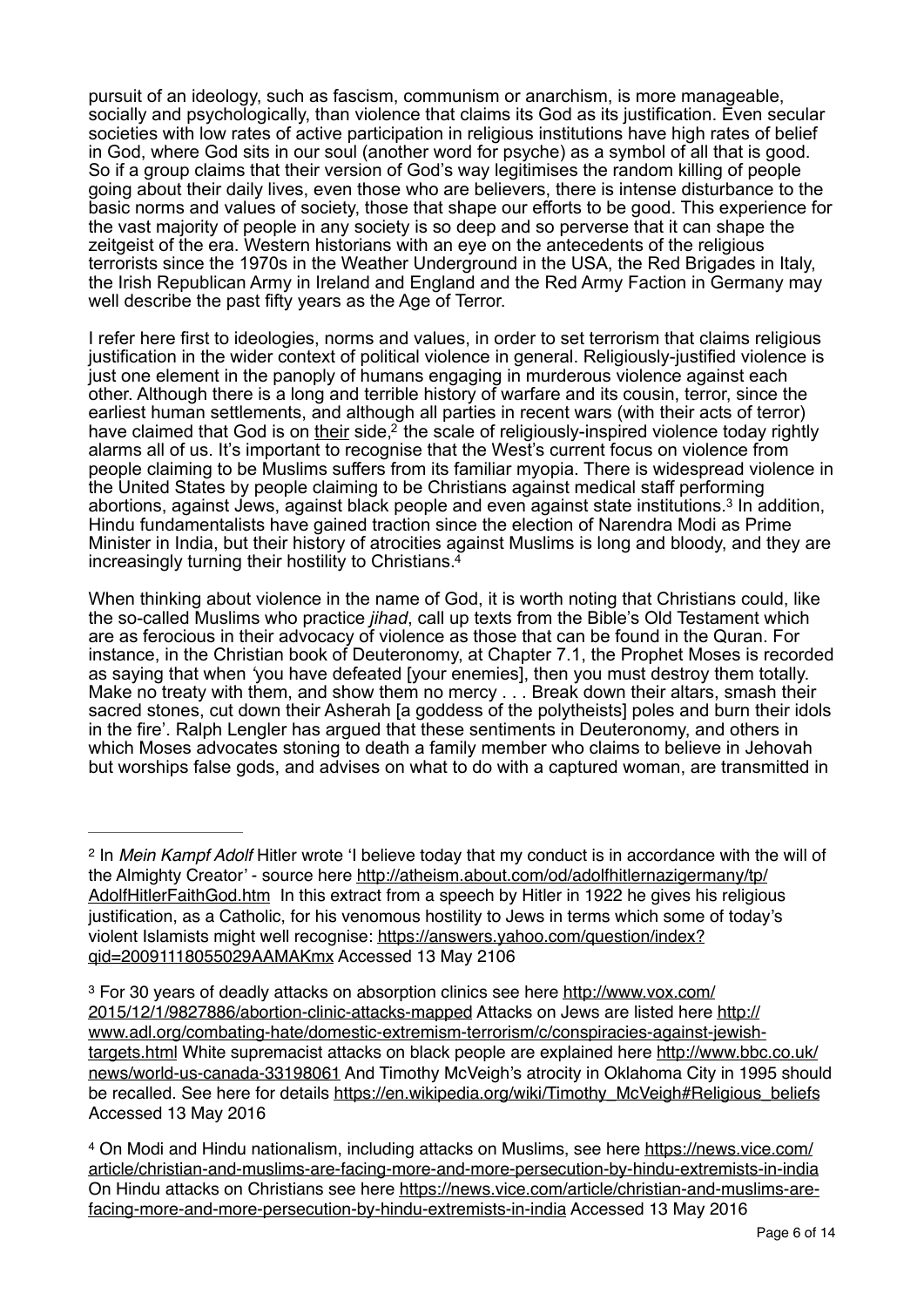<span id="page-6-6"></span>the Quaran.<sup>[5](#page-6-0)</sup> Supposedly Christian victors in modern warfare never utilise Deuteronomy 7.1 and Bible exegeses tend to omit that chapter altogether, presumably because it has been discarded by reputable contemporary theologians. (Although the utter destruction of Hiroshima and Nagasaki seems to reflect Deuteronomy 7's 'no mercy', burning everything in fire.) Similarly, modern Christians eschew stoning of unbelievers and the forced marriage of captured women. The point is that mainstream Muslims, Christians and Jews have scrutinised their holy texts and interpreted them in ways which are compatible with modern values. Salafis and their *jihadi* outliers have not, and claim that all modern followers of the Abrahamic tradition are *infidel* or *kufar* whom the *jihadis* say should be slaughtered.

This minority strand in Islam has captured world attention because of their spectacular violence, so we must examine Al-Qaeda and Daesh/ISIS. For this conference, it will go without saying that their theology is extremely weak, but by way of illustrating that point, I should mention that when he found his one justification in the writings of ibn Taymiyya, Osama bin-Laden misunderstood that 14th Century (CE) scholar's position: Tamiyya was simply calling for defensive *jihad* against the Mongol invasion. Similarly, Al-Qaeda's adoption of the doctrine of *takfir* from the original Wahabbis is unfounded: even this most fundamentalist group of Muslims abandoned that pernicious doctrine long ago (Farrar 2012). A distinctive feature of the violent so-called Muslims who practice *jihad* is their self-justification in the words of the Quaran and Hadith, and their refusal to recognise the centuries of interpretation that Muslim scholars have engaged in, contextualising and undermining the violence in those texts, the ones which the *jihadis* take literally.

A partial record of the deaths caused by terrorists who say they are enacting the will of Allah gives us one way of acknowledging the scope of the problem the world faces:

- *•* 2,996 people were killed and about 6,000 wounded in the attacks on the USA on 9/11/2001, Madrid (11/3/2004) and London (7/7/2005) (Kilcullen 2016 p. 202)
- *•* 202 people were killed in Bali in October 2005 and another 20 in October 2005
- *•* 209 were killed in the bombing of the Mumbai railway station in July 2006; another 257 people were killed in attacks on Mumbai in November 2008; and in July 2011, 26 more people died. [6](#page-6-1)
- <span id="page-6-7"></span>• In Iraq, Syria, Afghanistan, Pakistan and Nigeria there were 6,362 deaths due to terror attacks from 2010 to 2013[.](#page-6-2) [7](#page-6-2)
- <span id="page-6-8"></span>• In Pakistan, between 2003 and 2016, 21,130 civilians had been killed in terrorist attacks. <sup>8</sup>
- <span id="page-6-9"></span>• India, Somalia, the Philippines, Yemen and Thailand accounted for between 1% and 2.3% of global deaths by terrorism in 2010 to 2103 (179 to 413 deaths). [9](#page-6-4)
- <span id="page-6-10"></span>• In Paris, 17 were killed in the Charlie Hebdo attacks in January 2015, and then in November another 130 lost their lives to terrorists. Thirty-one more died in the attacks in Brussels in March 2016. [10](#page-6-5)
- <span id="page-6-11"></span>*•* The Global Terrorism Index for 2014, summarises this in this way: from 2000-14, there have been 48,000 terrorist incidents claiming over 107,000 lives; in 2013 87 countries experienced terrorist attacks, with 24 countries suffering more than 50 fatalities (Camilleri 2015 p. 56).

<span id="page-6-4"></span><sup>[9](#page-6-10)</sup> ibid.

<span id="page-6-5"></span><sup>[10](#page-6-11)</sup> Except where a source is cited, I've compiled these figures from Wikipedia entries for terrorist incidents in each city.

<span id="page-6-0"></span><sup>&</sup>lt;sup>[5](#page-6-6)</sup> Ralph Lengler includes Deuteronomy 7.1 in his answer to a question of how Islamic State finds [justification in Islamic theology for sexual slavery. Available here https://www.quora.com/What](https://www.quora.com/What-verses-of-the-Koran-do-ISIS-use-as-justification-for-war-mass-execution-slavery-and-rape)verses-of-the-Koran-do-ISIS-use-as-justification-for-war-mass-execution-slavery-and-rape Accessed 15 May 2016

<span id="page-6-1"></span><sup>&</sup>lt;sup>[6](#page-6-7)</sup> Bali and Mumbai figures derived from Wikipedia entries on terrorism in those countries

<span id="page-6-2"></span>[Figures from the US Global Terrorism Index published by the BBC at http://www.bbc.com/news/](http://www.bbc.com/news/world-30086435) [7](#page-6-8) world-30086435

<span id="page-6-3"></span><sup>&</sup>lt;sup>[8](#page-6-9)</sup> See table here<http://www.satp.org/satporgtp/countries/pakistan/database/casualties.htm>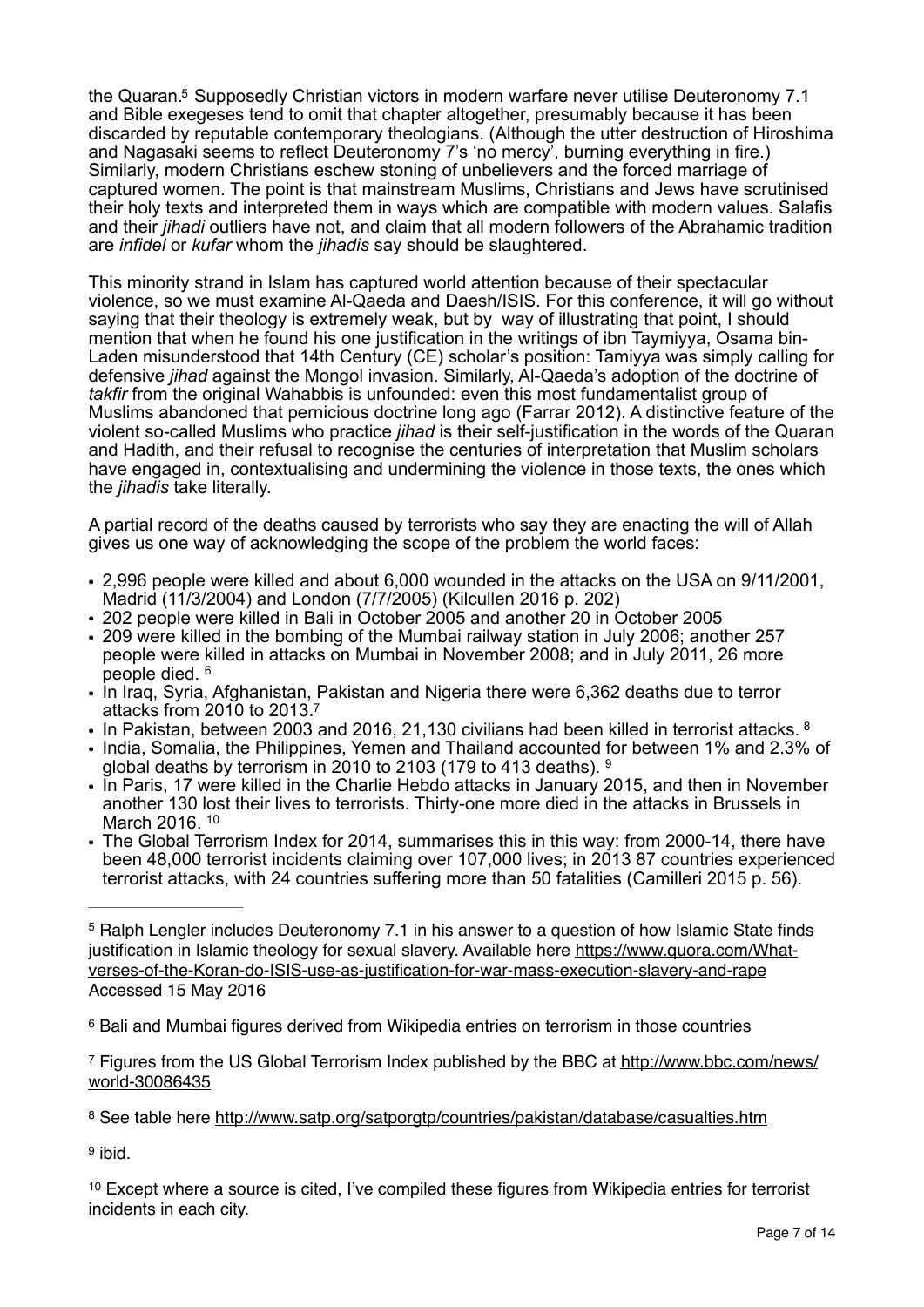- <span id="page-7-7"></span><span id="page-7-6"></span>*•* Many more have died at the hands of terrorists in Libya (eg 65 were killed by ISIS on 8.1.16[,](#page-7-0)<sup>11</sup>Mali (eg 21 killed on 20.[11](#page-7-0).15,<sup>12</sup> Somalia, Kenya (about 355 killed between 2010-2014,<sup>13</sup> and Bangladesh[,](#page-7-2) where the targets have included LGBT activists and Hindus as well as 'secular' Muslims.[14](#page-7-3)
- <span id="page-7-10"></span><span id="page-7-9"></span><span id="page-7-8"></span>*•* In Turkey, deaths attributed to ISIS include 10 in 2016 and 102 in 2015.[15](#page-7-4)

<span id="page-7-11"></span>A glance at the list composed on Wikipedia of terrorist deaths at the hands of Islamist jihadi groups since 1983 dispels all sense that the threat is being exaggerated by the mass media.<sup>16</sup> Thus the concern felt across the world about this violence is not a 'moral panic' (Stan Cohen's sociological term to denote a national media-led panic which is not justified by the facts). These are immensely serious events and we are right to think very hard about the best strategies to stop them.

David Kilcullen (2016 pp 202-11) recently wrote that Daesh/Islamic State and the Al-Qaeda network pose these threats tor Europe and the USA:

- *•* the emergence in several European nations and the USA of 'home-grown' terrorists inspired by their doctrines
- the rising numbers of people travelling to Iraq and Syria to fight, or work as doctors, IT experts or administrators with Daesh, with a small percentage returning to plan attacks in their own countries, some of whom are linked to criminal networks
- the rejuvenation of other terror groups/cells inspired by Daesh.

Interestingly, he argued that the mere use of overwhelming force (in Afghanistan and Iraq) simply boosted the credibility and allure of the *jihadis* (p. 118).

Kilcullen is an Australian ex-army officer with a PhD in politics. He was chief counter-terrorism strategist in the US State Department and he advised General Petraus on the US 'surge' in Iraq. Predictably therefore he is a strong advocate of military intervention, but even he argued that the crucial factors in success in countering the *jihadis* are 'political leadership, law enforcement and public engagement' in all the affected nations (Kilcullen 2016 pp 203-4). Elaborating on this point he stated that it was crucial that the countries with *jihadi* armies develop stable governments, trusted by their populace, in which human rights, the rule of law and democracy prevail, and economic prosperity develops (p. 211). These are important recommendations, but he fails to explain how ideas and institutions that have taken three hundred years for the West to develop to their own imperfect state can be expected to quickly appear in cultures in the South and the East with very different histories. Nor has he anything to say about the need for social, cultural and economic development in the countries of the West where terrorist threats and attacks are growing, and it is to this point that I now turn.

#### 5) *Increasing social fragmentation*

The most obvious result of the accumulation of the four major challenges discussed above is the breakdown of social harmony, the weakening of social bonds and the depletion of trust between people in neighbourhoods and nations across the globe. As always, it is important to

<span id="page-7-0"></span>[<sup>11</sup>](#page-7-6) Wall Street Journal article here<http://www.wsj.com/articles/a-terror-state-in-libya-1453159091>

<span id="page-7-1"></span><sup>&</sup>lt;sup>12</sup> [Guardian article here http://www.theguardian.com/world/2015/nov/20/mali-attack-highlights](http://www.theguardian.com/world/2015/nov/20/mali-attack-highlights-global-spread-extremist-violence) global-spread-extremist-violence

<span id="page-7-2"></span><sup>&</sup>lt;sup>[13](#page-7-8)</sup> Wiki article here https://en.wikipedia.org/wiki/2011–14 terrorist attacks in Kenya

<span id="page-7-3"></span><sup>&</sup>lt;sup>14</sup> [For recent attacks, see here http://edition.cnn.com/2016/05/07/asia/bangladesh-hacking/](http://edition.cnn.com/2016/05/07/asia/bangladesh-hacking/index.html) index.html

<span id="page-7-4"></span><sup>&</sup>lt;sup>15</sup> Extracted from this list [https://en.wikipedia.org/wiki/List\\_of\\_Islamist\\_terrorist\\_attacks](https://en.wikipedia.org/wiki/List_of_Islamist_terrorist_attacks)

<span id="page-7-5"></span><sup>&</sup>lt;sup>16</sup> See here [https://en.wikipedia.org/wiki/List\\_of\\_Islamist\\_terrorist\\_attacks](https://en.wikipedia.org/wiki/List_of_Islamist_terrorist_attacks)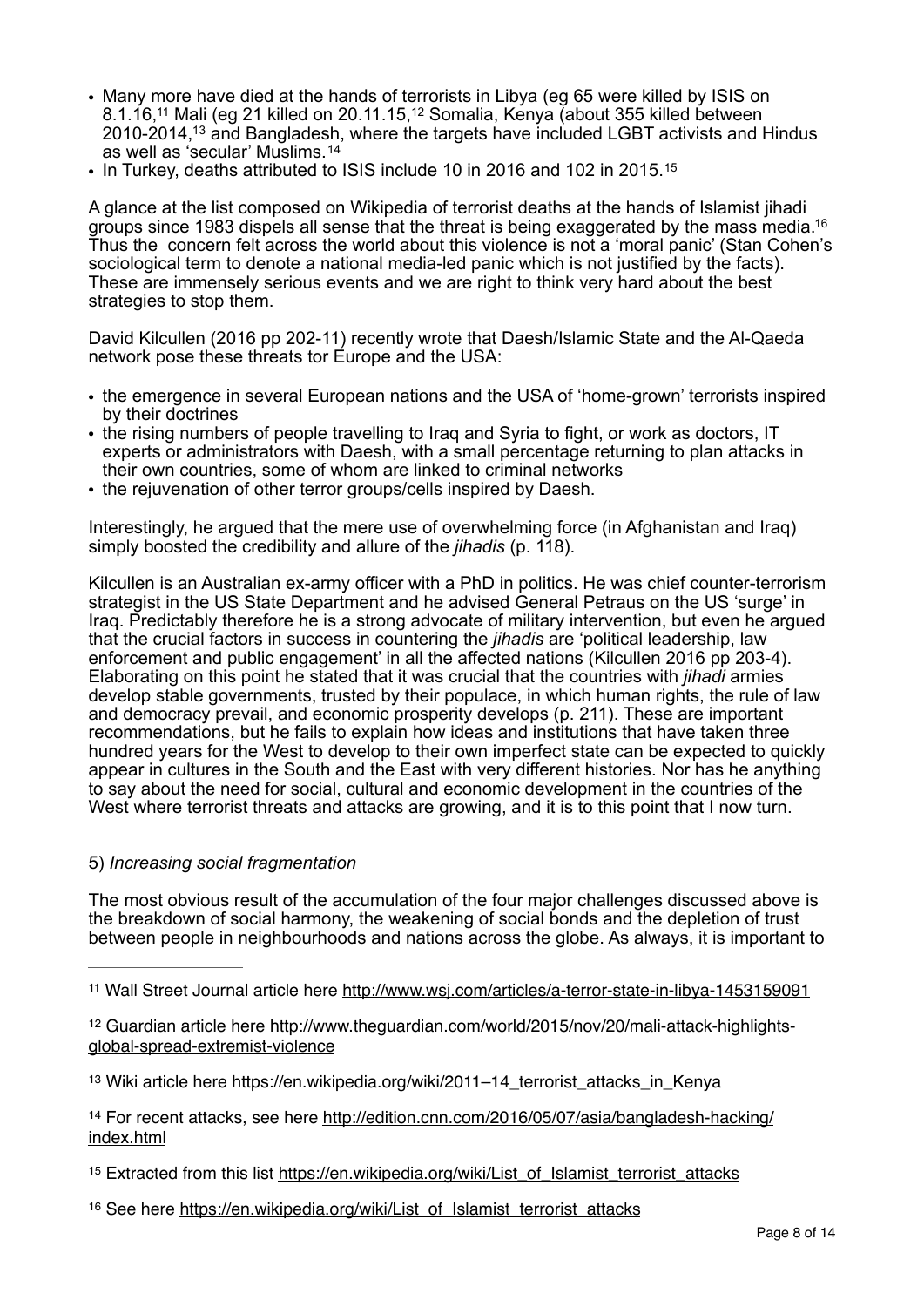set the problem of the fragmentation of societies in its proper context. The media sometimes makes it seem as though the breakdown of social bonds has been caused by Islamist terror. As we have seen, my argument is that the threats are much deeper than terrorism. But social fragmentation is an issue that sociology addressed from its earliest days, over a hundred years ago. Although this discussion can be traced to Karl Marx, it became popular in social philosophy when Ferdinand Tönnies described pre-industrial societies as being much more socially integrated than modern ones. He categorised the earlier societies as being characterised by *Gemeinschaft* (translated as 'community') where relationships were based in deep personal knowledge of the other. In contrast, in modern societies (called *Gesellschaft,*  translated as 'society') relationships are more rationalised and formal and a sense of community is lacking. The often-expressed contemporary view that modern, capitalist societies lack social solidarity is based in Tönnies' idea, popular since a second edition of his book appeared in 1912. Followers of Karl Marx, Max Weber and Emile Durkheim engage in the same discussion in rather different ways, with both Marx and Weber being highly critical of modern societies on this score, while Durkheim argued that solidarity in modern society was more 'organic', and thus more effective, because people were forced to be more interdependent than in the 'mechanical' societies of feudal times, where solidarity is enforced by ritual and custom. 'Bowling Alone', a best-selling book by Robert Putnam published in the USA in 2000, was sub-titled 'The collapse and revival of American community' and it took up exactly this debate. Being American, Putnam found some hopeful signs of 'community' in an otherwise gloomy account, where people going to the bowling alley on their own symbolised the loss of social connections between people across the supposedly United States.

Recent empirical investigation of these issues has concentrated more on whether social diversity, rather than the capitalist economy, has lowered the level of social solidarity in a country. Investigating this theme reminds us how skewed modern debate is by the fear some people express of being 'swamped' (Mrs Thatcher's unfortunate term) by immigrants. According to a synoptic study, published in 2015, evidence in the USA suggests that more diverse neighbourhood are less well bonded. But the evidence in the UK and Europe is more mixed, and the conclusion is that 'income inequality and deprivation may be more important determinants' of social cohesion than the variety of ethnic groups in a neighbourhood' (Demivera 2015. See also Farrar 2010). Here is another example of how important it is to counter economic inequality if we are to make progress in the world, where progress is defined as strengthening the bonds between humans, increasing trust and improving social harmony. We might also note that public discourse is, unfortunately, far more likely to focus on 'immigrants', and to blame them for social problems, than it is to highlight social deprivation as the more important cause of fragmentation, still less to demand its amelioration.

The obsession with migration and the resurgence of terrorist politics has, however, put the old debate about social cohesion in a new light. The young men who set off bombs in London on 7th July 2005 came from Beeston, a low-income neighbourhood in my home town, Leeds, in the north of England. Shortly afterwards I wrote an article which suggested that, after seeming quite well-adjusted in their schools, universities and workplaces, they had become deeply alienated from British society. That the new *jihadi* Muslims are alienated from modern, Western societies is quite commonly expressed now. I further placed their turn to *jihad* in the context of a long history in Leeds of violent protest against repressive policing and racism. (This applies across many multicultural inner-city areas of England.) More controversially I argued that they suffered intense guilt at their earlier amoral and profligate behaviour within mainstream British youth culture and now looked to Salafism and suicide as an imaginary solution to their social and psychological problems (Farrar 2005, 2006). Thus, while not denying that social fragmentation is taking place, I want to emphasise that sociological concepts like alienation, political concepts such as rebellion and protest, and psychological concepts such as guilt (and probably paranoia and splitting) provide us with a more useful analysis of the turn to *jihad*  among a small but significant group of mainly young people in Europe.

One strand of the British government's response to the London bombings on 7/7 was the programme it called 'community cohesion', established in 2005. Based on some rather vague sociology, and the spurious claim that Muslims in Britain were segregated from other populations and had developed 'parallel lives' from the mainstream, the plan was to encourage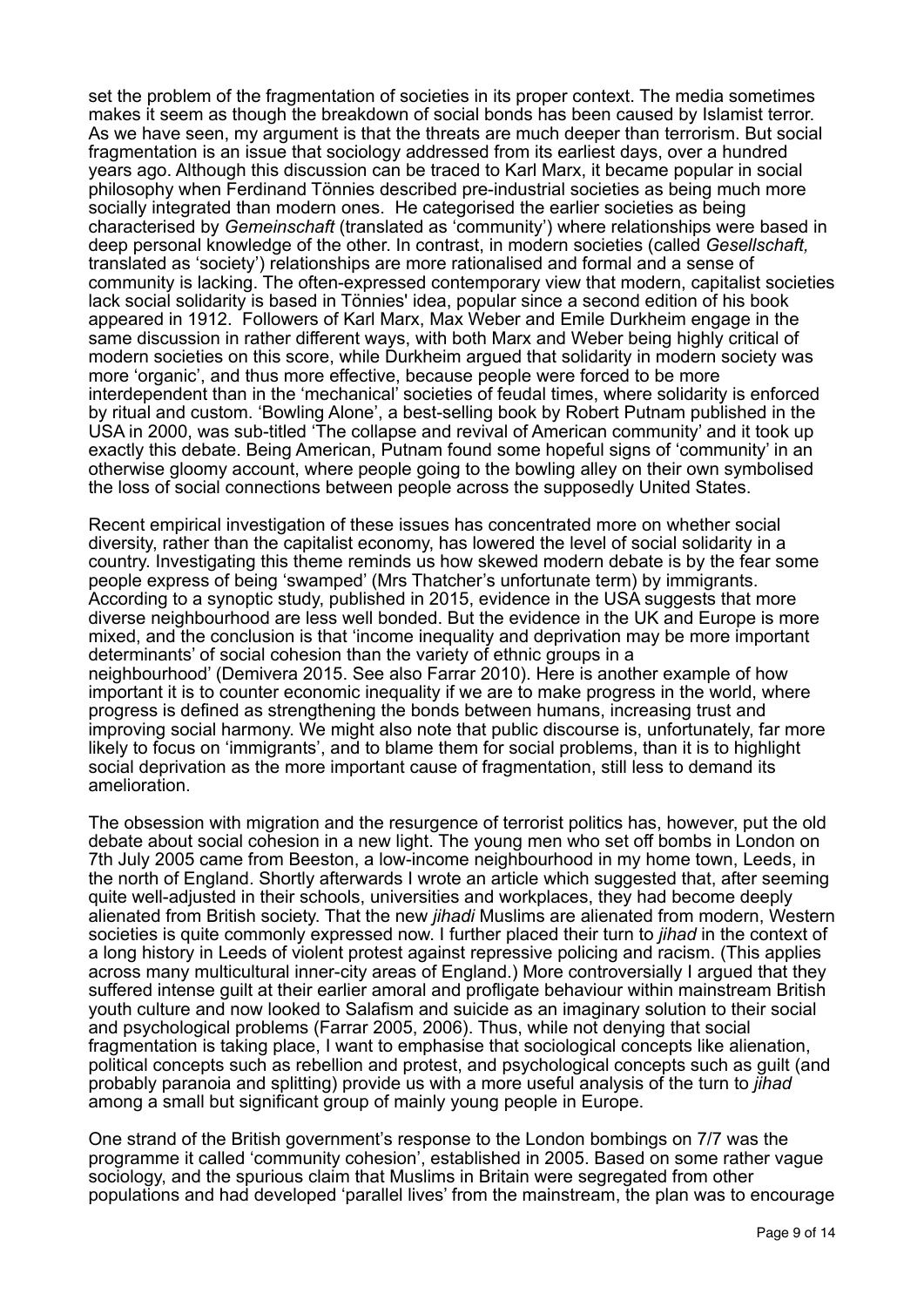activities across all multicultural areas where Muslims lived that would bring them into contact with other populations and thus become more integrated into British society. Lots of city and neighbourhood programmes across the UK were funded under a scheme called 'Prevent'. Ostensibly aimed at 'preventing violent extremism' whether it came from Muslims or from the violent far-right groups in the UK, most of the activity was concentrated on bringing young (usually brown-skinned) British Muslims into closer contact with their young (usually white-, sometimes black-skinned) fellow citizens. The theory behind this approach seems to be the 'contact hypothesis', which suggests that different ethnic groups get to know each other better when they come into contact, and that if this contact is sustained it results in more amicable and harmonious social relations. There has been surprisingly little evaluation of this programme, despite it continuing after Labour lost power. Skoczylis (2015) says that what evaluation there has been is 'poor' and 'lacking evidence of the success or failure' of the activities. And it has been argued that the underlying theory itself results on a reified and essentialised concept of 'race', where difference is assumed to be fixed and identities so firmly set that successful interaction between different cultures is difficult to achieve (Farrar 2012).

More attention deserves to be given to a report that was written as a direct response to the 'social cohesion' programme. Titled 'Our Shared Future' and produced by the Commission on Integration and Cohesion (2007), it broadened the scope of the government's approach, showing that effective cohesion only takes place when everyone has an equal chance in life and has full access to social justice. Further, it removed the focus on 'Muslims as the problem' and stressed that all diverse populations, including the new migrants, have a valuable role to play in creating a cohesive society (Farrar 2010). The point about equal life chances and social justice might be enlarged to stress that this means that every section in each nation whether categorised by gender, class, ethnic background, sexual orientation, or ability/ disability — has an absolute right to equal treatment in their private and public lives, with full social, cultural and political rights.

The dispiriting conclusion of this section of the paper is that British governments have framed the 'social cohesion' issue issue wrongly. They have focussed on Muslims settling in Britain, falsely claiming they have failed to integrate, when the real causes are the nature of capitalist society itself, and the inequality it remorselessly generates. Instead, they should have made a more serious analysis of the degree of social dislocation, improved educational institutions (school and community-based education n particular), developed neighbourhood resources ((particularly in the areas of multiple social deprivation), and redistributed the nation's wealth in favour of the poor.

#### WHAT MIGHT HIZMET DO TO AMELIORATE THESE FIVE PROBLEMS?

Hizmet is a social movement and it cannot be charged with the functions of government such as those just mentioned. Democratically elected political parties must play that role. It is significant that Hizmet has continually refused to become that type of organisation (its values prohibit explicitly political activity) — yet its current repression by President Erdogan's government in Turkey treats it as though it is an oppositional political party with a subversive agenda[.](#page-9-0)<sup>[17](#page-9-0)</sup> This says more about Erdogan than it says about Hizmet.

<span id="page-9-1"></span>As a social movement, it is clear that Hizmet already undertakes work which addresses some of the five challenges outlined in this paper. In her careful study of the work of the Dialogue Society in London, the Hizmet centre in the UK, Sanaa El-Banna uses the appealing expression 'the betterment of human life' as the overall goal of the movement (El-Banna 2013 p. 3, p. 40). She sets out these aims for its work:

- to create social mobility through educational activities, the promotion of social integration and *temsil* (religion in practice)
- to promote dialogue with mainstream Britain to help fulfil community needs

<span id="page-9-0"></span><sup>&</sup>lt;sup>17</sup> [The BBC recorded the arrest of 44 Hizmet supporters in 2015 here http://www.bbc.com/news/](http://www.bbc.com/news/world-europe-34709324) world-europe-34709324 The Guardian reflected on the take-over of the Hizmet paper Zaman by [the Erdogan government in March 2016 here http://www.theguardian.com/commentisfree/2016/](http://www.theguardian.com/commentisfree/2016/mar/08/journalism-turkey-zaman-media-eu) mar/08/journalism-turkey-zaman-media-eu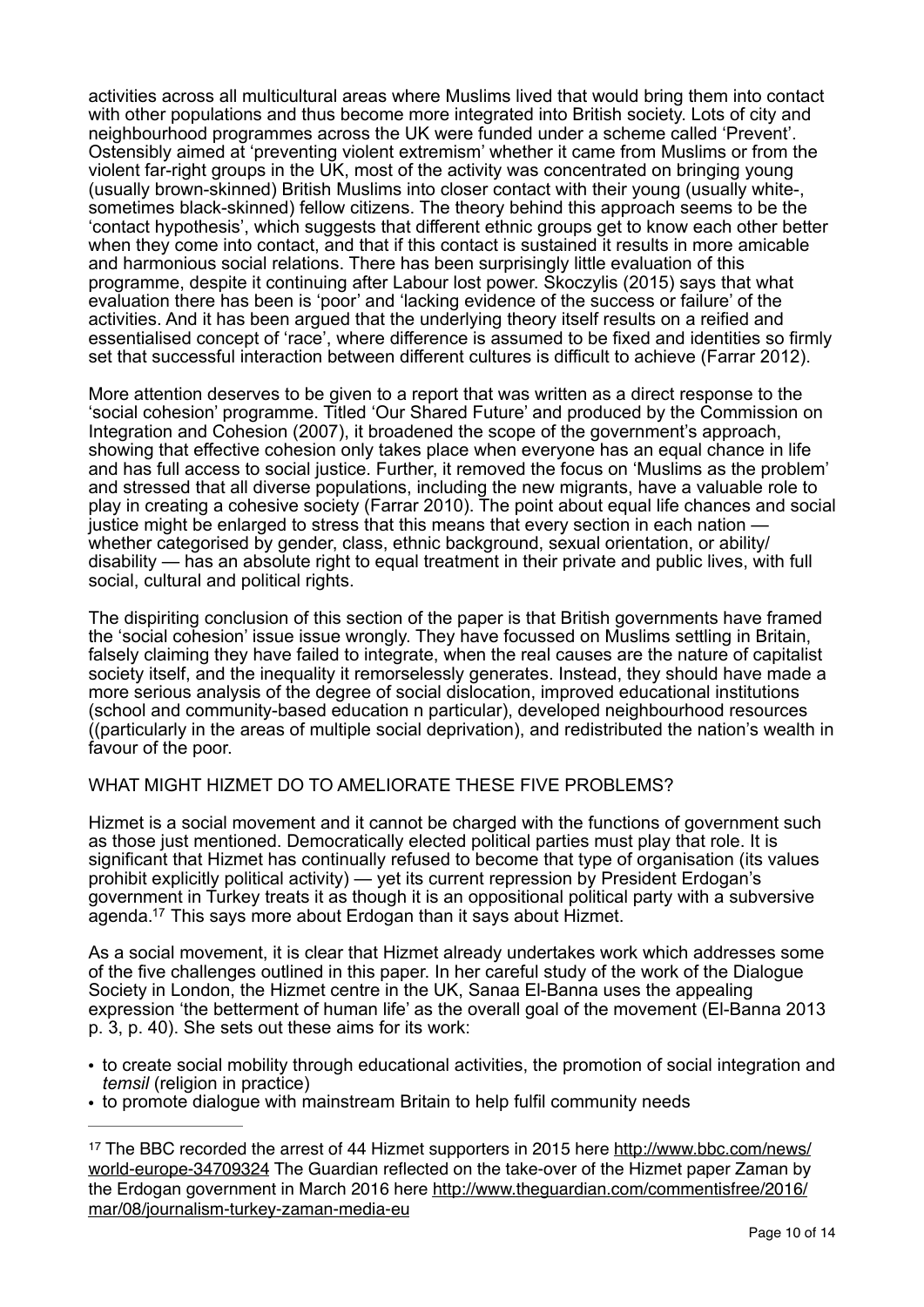• to engage in service activity to eliminate 'ignorance, poverty and internal schism'.

(El-Banna 2013 p. 40)

These aims are consistent with my own observation of Hizmet in practice. It sets itself out in the UK in this way:

The Dialogue Society is not a religious or ethnic organisation. It aims to facilitate dialogue on a whole range of social issues, regardless f any particular faith or religion. It stands for democracy, human rights, the non-instrumentalisation of religion in politics, equality and freedom of speech.

(Dialogue Society n.d. [2015] p. 2)

The Dialogue Society then explains its practical work in these terms:

- Connecting communities (describing the many public meetings it holds with highly-placed representatives of key institutions in British society)
- Empowering engagement (mainly through building the capacity for dialogue)
- Inspiring ideas (via its work in education and its impressive publications on a variety of subjects)

(Dialogue Society n.d. [2015])

The Dialogue Society brochure describes the specific activities of the Society since its foundation in 1999. Its progress has been remarkable. Its allies in academia (I am one of several advisers based in British universities), its good relations with members of both the House of Commons and the Lords, as well as senior people in the civil service, the police and the media, and its publications are measures of its success. Its 'community' pamphlets illustrate its effort to combine education with practical activity, with titles such as 'celebrating festivals', 'community engagement dinners', 'open mosque day' and 'community centres branching out'. At the same time it is actively intervening in higher education, with its Masters degree in that topic (co-delivered with the University of Keele, UK), its journal Dialogue Studies, and publications such as 'Dialogue Theories', 'Debating Multiculturalism' and 'The Muslim World and Politics in Transition'. It 'policy' publication is 'De-radicalisation by Default: the 'dialogue approach to rooting out violent extremism' which shows how keenly it takes its responsibility as an organisation inspired by Mr Gulen's Islamic teaching to impact upon one of the major challenges I have discussed above.

Perhaps surprisingly, the Dialogue Society seems not to set out its stall in the 'interfaith' field, which is flourishing across the country and is particularly impressive in my own city of Leeds, where an organisation called Concord Interfaith Fellowship has been active since 1976. Much of Concord's work is educational, covering discussions of members of all faiths in people's homes and holding conferences and seminars in public venues, applying a model very similar to the Dialogue Society's. On occasions, such as the Walk of Friendship it convened in a multicultural area where the Leeds cell had constructed the bombs it set off in London on 7th July 2005, it takes part in peaceful, symbolic actions. (The Walks have continued each year since 2006.) (Bates 2016 p. 160)

In arguing that Hizmet in the UK, and elsewhere, might enlarge its range of activities to respond to the challenges discussed above I must stress that I accept Hizmet's refusal to behave like a political organisation. The failure of the orthodox political parties all over the world is increasingly apparent, resulting in the rise of new parties and new leaders, some with far right leanings, and there are good reasons for remaining distant from the party methodology. But the failure of the conventional pray model also explains the rise of the new social movements. While these eschew religion, it is significant than one of the largest mobilisations in recent years in the UK was the Make Poverty History campaign in 2005. Almost half a million people emailed the Prime Minister (in 2005 far fewer people had email than today!). Almost a quarter of a million people converged in Edinburgh to lobby the Gleneagles summit of world leaders were huge precisely because the radical sections of UK Christian churches took part in the assembly. With its global focus, a clear understanding of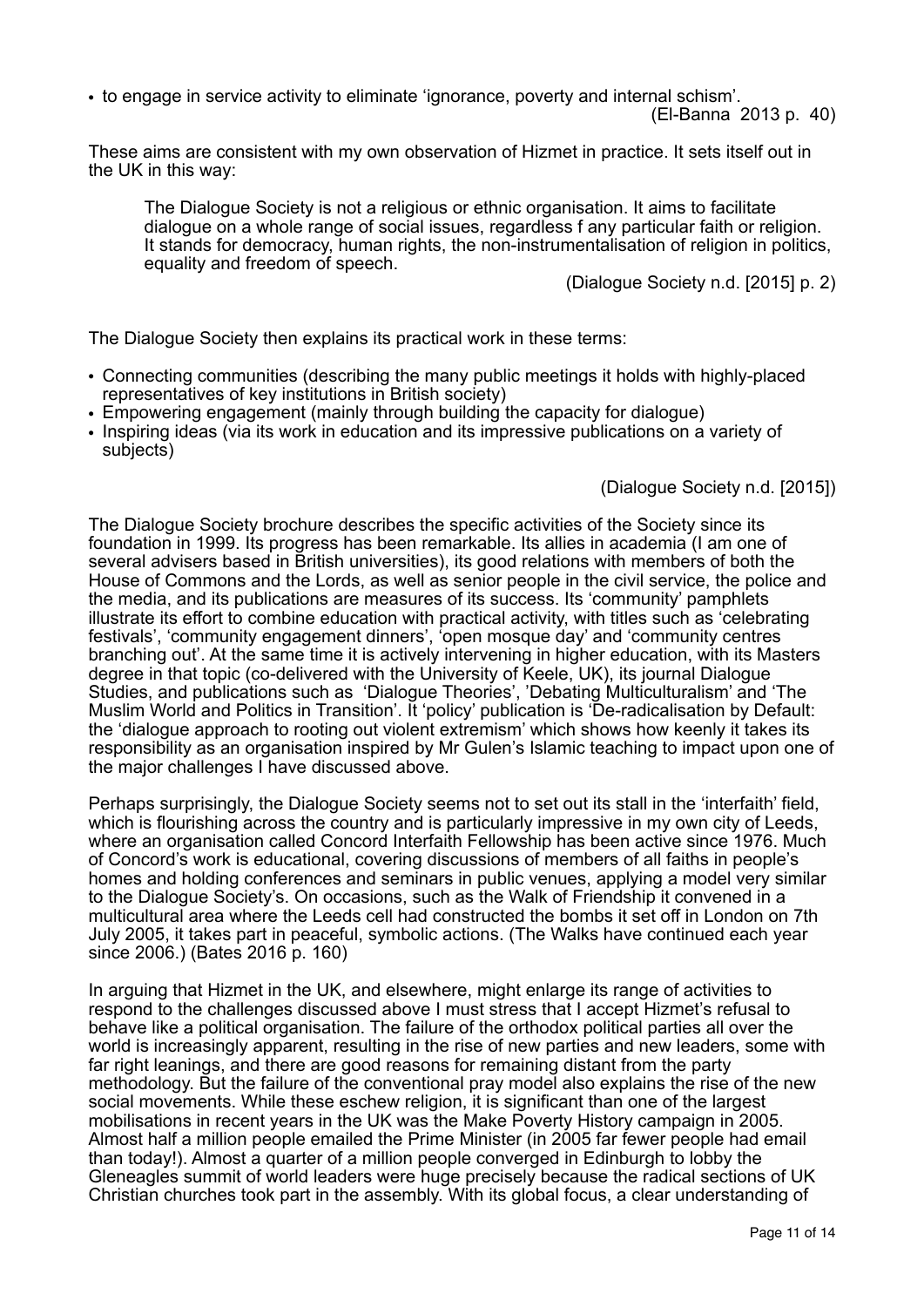the link between world poverty and the indebtedness of the global south, it had remarkable results in cancelling some debt, and increasing aid to the developing countries (Oxfam 2013). This coalition between people of faith and the secular movements in Britain is my inspiration for the following remarks.

Social movements are non-hierarchical, networked, value-based, loose assemblies of people who usually come together over a particular issue in some kind of action, and then disperse. They are criticised by members of political parties and sects for not having leaders and failing to produce a manifesto of general aims. They do not stand in elections (though many of their members will vote, usually for left of centre parties). Within each movement there are people who are organised in small cells who provide evidence, write pamphlets, and use social media and blogs to offer advice on what should be done in practice and how any actions should be organised. It was very sensible of Sanaa El-Banna to write about the Dialogue Society using the framework of the analysis of social movements that has emerged in academia. She rightly concluded that Hizmet, in the UK at least, fits well with the academics' description of a social movement.<sup>[18](#page-11-0)</sup> Perhaps the main difference is that the social movements are usually highly critical of capitalism, and, as I have argued elsewhere, Hizmet is much more comfortable with the capitalist organisation of society (Farrar 2008).

## <span id="page-11-3"></span>*Conclusion*

<span id="page-11-5"></span><span id="page-11-4"></span>My suggestion is quite simple: that Hizmet broadens the scope of its activities to research and advise on global warming, economic inequality and mass migration. It already works very hard on the two other challenges I have discussed: violence that claims religion for its justification and the breakdown of social solidarity. This paper has argued that the first three challenges are the underlying causes of the last two, but perhaps the argument is better put like this: all five challenges are interrelated and none should be addressed on its own. It old be entirely commensurate with Hizmet values, I think, for its educational work to be extended to cover the first three challenges. Thus it might organise events on those topics and produce publications on its websites and/or in print. Already, in the USA, Hizmet has convened a panel on 'Climate change and disaster management' in light of the devastation caused by Hurricane Sandy in 2012[.](#page-11-2)<sup>[19](#page-11-1)</sup> The Gulen Institute hosts a very useful briefing on world income inequality.<sup>20</sup> These indicate that my own concerns are not far from Hizmet's, but I cannot find any Hizmet entries on mass migration, and I humbly suggest that the movement takes up all these issues in more detail. Because it is, almost uniquely, a global movement, Hizmet is extremely well placed to take a leading role within the social movements on each of the challenges discussed here. For instance, Hizmet might discuss medical and wider health issues as they are exacerbated by climate change. Mass migration has obvious impacts on health and economic status and it brings with it the challenge of new and host populations coming to understand each other's customs and values. Dialogue is the particular methodology required for the development of empathy, knowledge and trust, and Hizmet is expert in that field, along with a range of organisations in the UK's civil society as a whole. (On dialogue in practice, I particularly

<span id="page-11-0"></span> $18$  However, The Rumi Forum, part of Hizmet, hosts a paper by Heather Brown which argues that Hizmet only partially fits within social movement theory. El-Banna calls the Dialogue Society 'a new [type of social movement' \(2013 p. 65\). See here http://rumiforum.org/the-hizmet-movement-and](http://rumiforum.org/the-hizmet-movement-and-social-movement-theory-applicability-or-irrelevancy/)social-movement-theory-applicability-or-irrelevancy/ Accessed 22 May 2016

<span id="page-11-1"></span><sup>&</sup>lt;sup>[19](#page-11-4)</sup> A detailed account of the event, involving an international panel of experts, including one from [the Hizmet disaster relief organisation Kimse Yok Mu Relief Foundation is available here http://](http://hizmetnews.com/7067/a-year-after-hurricane-sandy-climate-change-disaster-management/#.V0GwwleCyVR) hizmetnews.com/7067/a-year-after-hurricane-sandy-climate-change-disaster-management/ #.V0GwwleCyVR Accessed 22 May 2016

<span id="page-11-2"></span><sup>&</sup>lt;sup>20</sup> [Robert Clark's paper is available here http://www.guleninstitute.org/publications/world-income](http://www.guleninstitute.org/publications/world-income-inequality/) inequality/ Accessed 22 May 2016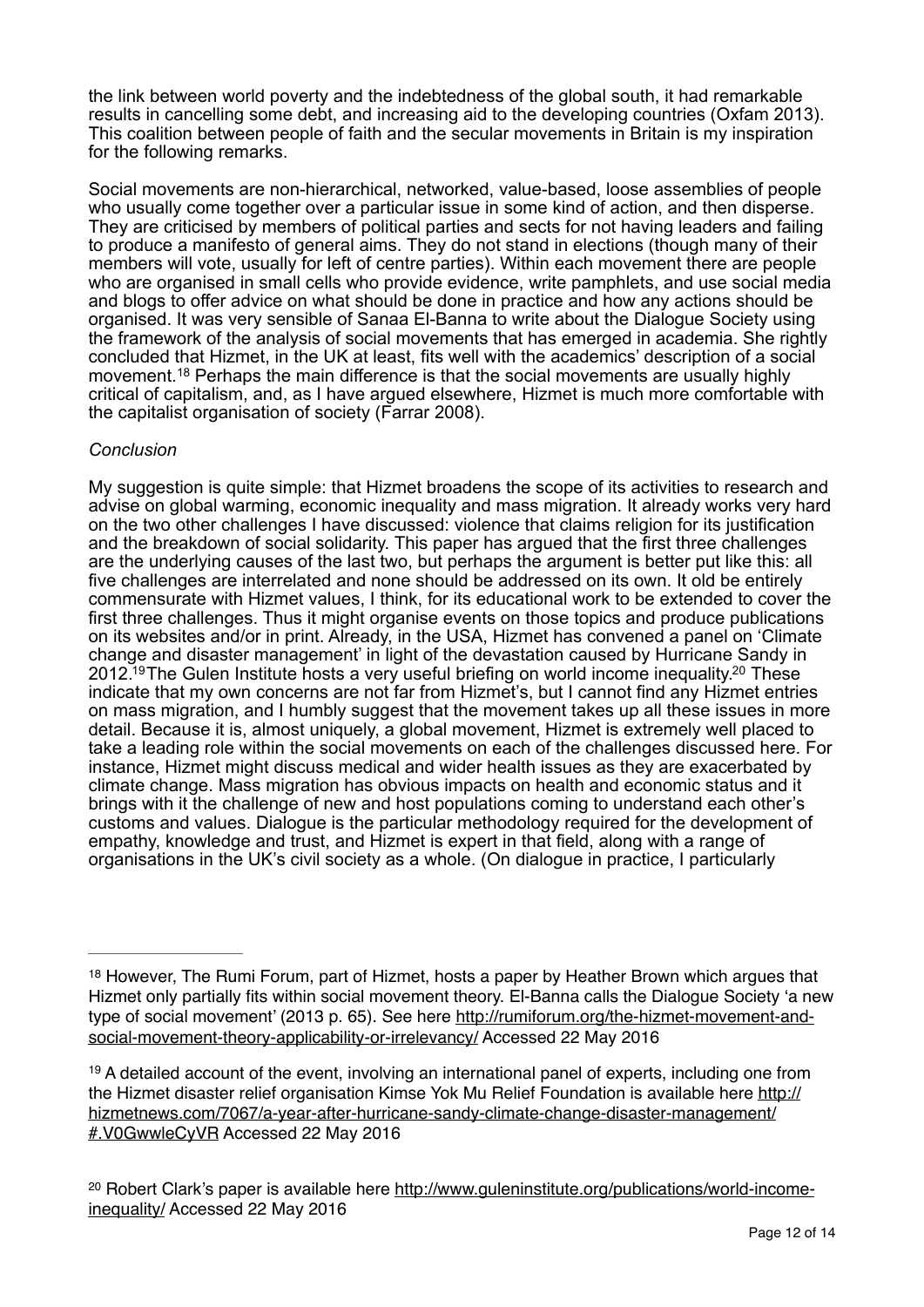<span id="page-12-1"></span>recommend the work of Together for Peace in Leeds. $21$  Perhaps the crucial overall issue for society as a whole is dialogue designed to improve social cohesion. Again, this is a key existing role for Hizmet, but in my view there is a crying need to cross the sometimes deep divide between men and women, between different socio-economic groups, different ethnicities, sexualities, abilities and faiths. Quite specific educational work is required here; equally important, perhaps, are practical activities in which the various groups work together for social change. In each category, quite significant changes would need to take place, the main one of which is for the most powerful section in each category to reduce its power and nurture the power of the least advantaged. In the case of differences of faith, the big change will come when the believers accept that they have much in common with non-believers, and the 'secular fundamentalists' accept that their values are not so different from the millions of open-minded believers who support equality, democracy and social justice.

There are seven to ten million Hizmet supporters across the globe (El-Banna 2015 p. 63). So far as I can see, no-one has estimated the numbers, globally, in the non-religious social movements. Its reach was well described by Paul Mason — he outlined mass protests in Egypt, Greece, Britain, the USA and the Philippines (Mason 2012) — and British TV has shows us huge assemblies in Spain, Hong Kong, India and Brazil since then. We can just imagine the difference that would be made if Hizmet were able to find points of contact with these social movements and proceed along the lines I have just outlined.

## **Bibliography**

 Bates, Trevor (2016) (ed.) *A Leeds Interfaith Story 1946–2016* Leeds: Concord Leeds Interfaith Fellowship.

 Camilleri, Joseph A (2015) 'From Violence to Dialogue: Responding to Terrorism and the "War on Terror"' *Journal of Dialogue Studies,* Autumn 2015, Vol. 3 No. 2 pp. 53-72.

 Commission on Cohesion and Integration (2007) *Our Shared Future* Wetherby: Communities and Local Government Publications. Referred to here http:// [icar.livingrefugeearchive.org/8889/policyblog-archive/commission-on-integration-and-](http://icar.livingrefugeearchive.org/8889/policyblog-archive/commission-on-integration-and-cohesion-final-report.html)

cohesion-final-report.html

 Demivera, Neli (2015) *Immigration, Diversity and Social Cohesion* The Migration Observatory Briefing (University of Oxford) Available at http://

[www.migrationobservatory.ox.ac.uk/briefings/immigration-diversity-and-social-cohesion](http://www.migrationobservatory.ox.ac.uk/briefings/immigration-diversity-and-social-cohesion) Accessed 17 May 2016

Dialogue Society (n.d. 2015) London: Dialogue Society.

 El-Banna, Sanaa (2013) *Resource Mobilisation in Gülen-Inspired Hizmet - A new type of social movement,* New York: Blue Dome Press.

 Elliott, Larry (2012) 'Africa's spectacular growth jeopardised by rising inequality, new report warns', *The Guardian* 11 May 2012. Available at http://www.theguardian.com/world/ [2012/may/11/africe-economic-growth-jeopardised-rising-inequality](http://www.theguardian.com/world/2012/may/11/africe-economic-growth-jeopardised-rising-inequality)

 Farrar, Max (2005) 'Leeds footsoldiers and the London bombs' *openDemocracy* 22 July 2005 [https://www.opendemocracy.net/conflict-terrorism/leeds\\_2696.jsp](https://www.opendemocracy.net/conflict-terrorism/leeds_2696.jsp)

 Farrar, Max (2006) 'When alienation turns to nihilism – the dilemmas posed for diversity post 7/7' *Conversations in Religion and Theology* Vol 4, Issue 1, May 2006 pp. 98-123. Available here http://maxfarrar.org.uk/max-blog/writing/sociology/when-alienation-turns-tonihilism-–-the-dilemmas-posed-for-diversity-post-77/

Farrar,max (2008) 'Anatolian Muslimhood: humanising capitalism?' *openDecomcracy* 29 [October 2008. Available at https://www.opendemocracy.net/article/anatolian-muslimhood-in](https://www.opendemocracy.net/article/anatolian-muslimhood-in-search-of-a-humanised-capitalism)search-of-a-humanised-capitalism Accessed 26 May 2016.

<span id="page-12-0"></span><sup>&</sup>lt;sup>[21](#page-12-1)</sup> Together for Peace is a small, flexible, non-governmental organisation whose projects often focus on inter-cultural understanding and practice. It is an exponent of the Art of Hosting methodology for facilitating consensual discussions in large groups. See here<http://www.t4p.org.uk> and here<http://www.artofhosting.org> Accessed 22 May 2016